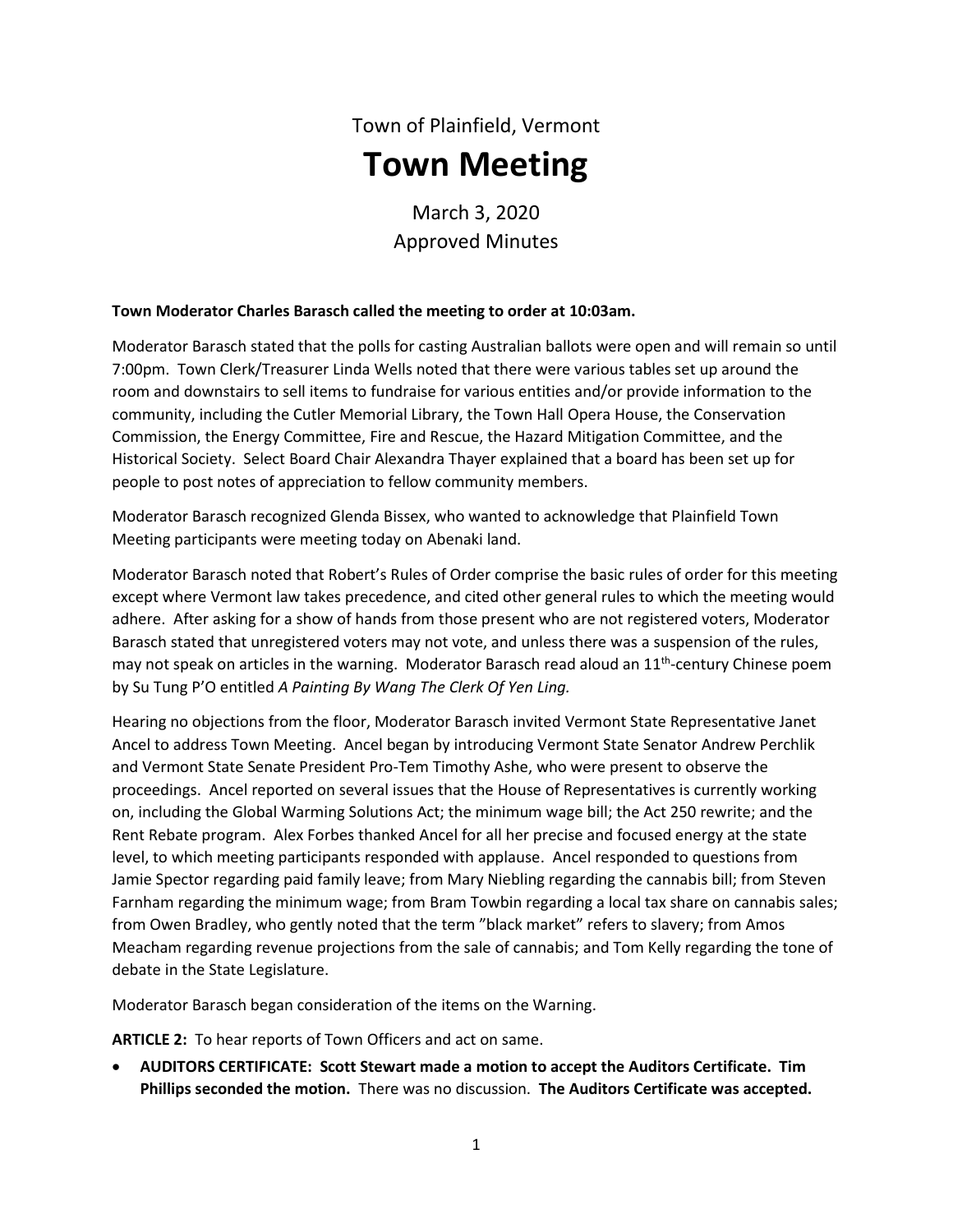- **TOWN CLERK'S REPORT: John Monahan made a motion to accept the Town Clerk's Report. Dan Marcus seconded the motion.** There was no discussion. **The Town Clerk's Report was accepted.**
- **TOWN TREASURER'S REPORT: Scott Stewart made a motion to accept the Town Treasurer's Report. Michelle Clark seconded the motion.** There was no discussion. **The Town Treasurer's Report was accepted.**
- **COLLECTOR OF DELINQUENT TAXES REPORT: Tim Phillips made a motion to accept the Collector of Delinquent Taxes Report. Scott Stewart seconded the motion.** Bram Towbin thanked George Cushing for doing a good job as delinquent tax collector. **The Collector of Delinquent Taxes Report was accepted.**
- **ZONING ADMINISTRATOR REPORT: Tim Phillips made a motion to accept the Zoning Administrator Report. Janice Walrafen seconded the motion.** There was no discussion. **The Zoning Administrator Report was accepted.**
- **PLANNING COMMISSION REPORT: Scott Stewart made a motion to accept the Planning Commission Report. Tim Phillips seconded the motion.** Planning Commission member Bram Towbin reported that a draft of the Town Plan is available on the Town's website and that the Planning Commission is looking for feedback on it. In response to a question from Janice Walrafen regarding whether dates for public hearings on the draft have been scheduled, Towbin responded that they will likely begin in late April 2020 and the public will be notified of the exact dates. **The Planning Commission Report was accepted.**
- **LISTERS REPORT: Tim Phillips made a motion to accept the Listers Report. Scott Stewart seconded the motion.** There was no discussion. **The Listers Report was accepted.**
- **DEVELOPMENT REVIEW BOARD REPORT: Meg Davis made a motion to accept the Development Review Board Report. Janice Walrafen seconded the motion**. Brenda Lindemann asked if the minutes for the Development Review Board were posted to the Town website, to which Development Review Board Chair Janice Walrafen responded affirmatively. **The Development Review Board Report was accepted.**
- **CENTRAL VERMONT REGIONAL PLANNING COMMISSION REPORT**: **Dan Marcus made a motion to accept the Central Vermont Regional Planning Commission Report. Scott Stewart seconded the motion.** Steven Farnham asked for a progress report on the Main Street/Route 2 intersection, to which Moderator Barasch responded that it would be addressed during the Select Board Report. **The Central Vermont Regional Planning Commission Report was accepted.**
- **SOCIAL CONCERNS COMMITTEE REPORT: Scott Stewart made a motion to accept the Social Concerns Committee Report. Tim Phillips seconded the motion.** Social Concern Committee member Mary Niebling stated that what is presented in the Town Report is not the committee's report and does not include some of the committee's recommendations. Niebling noted that the committee had recommended \$250 for Our House and that the amount had been changed to \$150 in the Town Report. In addition, Circle and the Onion River Food Shelf, both of which did not submit requests this year, were given \$525 and \$1,000 respectively by the committee, neither of which appears in the Town Report. **Lisa Ryan made a motion to amend the report to reflect the Social Concerns Committee's recommendations.** Town Clerk/Treasurer Linda Wells stated that when no request for funding is received, the process is to petition for funding. Niebling agreed that it was in fact the process, but that the Social Concerns Committee's report still existed. Alexandra Thayer asked who wrote the report, to which Niebling responded that it was written by Social Concerns Committee member Gail Falk. Tom Kelly asked if it was relevant to understand why the two groups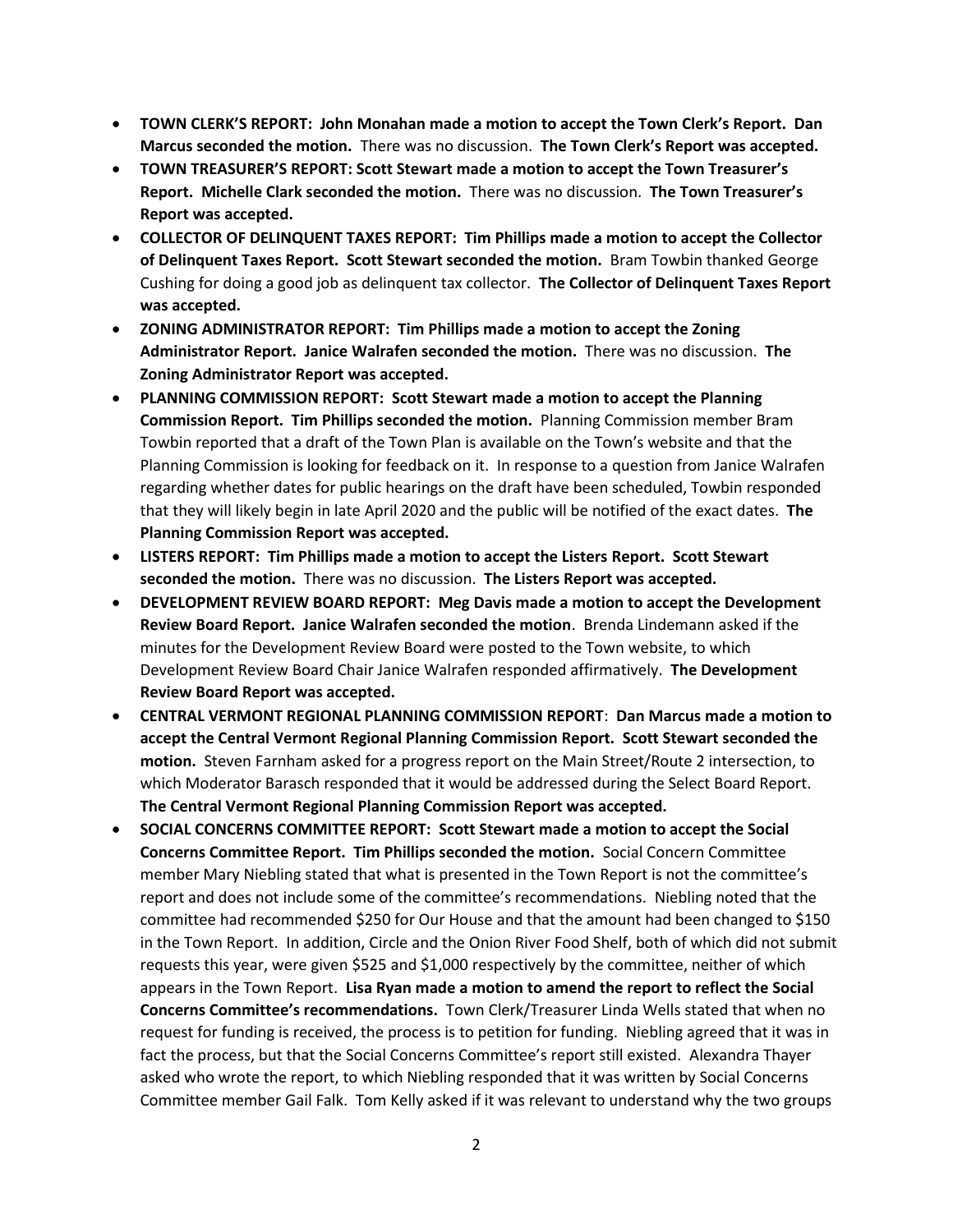who did not submit an application did not apply. Niebling responded that she did not contact the groups. Amos Meacham asked if the different information that was reflected in the Town Report was in the narrative portion or in the budget line items. Niebling responded that language regarding the two organizations was removed from the narrative. Elaine Parker asked if the structure of this meeting allows participants to vote on specific items that they do not agree with in the Social Concerns budget. Moderator Barasch responded that that could take place during discussion of the budget. Bram Towbin noted that it was not about the worthiness of the organizations, and that the process charges the Social Concerns Committee with determining amounts in an effort to avoid arguments regarding how much to fund particular organizations. Jan Waterman thanked the Social Concerns Committee for the hard work that it does again and again, to which meeting participants responded with applause. **Moderator Barasch made a motion to amend the amendment to state that in addition to changing the dollar amounts, the amendment reflect that the text be changed to include the deletions if they can be found. Amos Meacham seconded the motion.** Glenda Bissex asked how it can be added back into the Town Report, which is already in print. Moderator Barasch responded that the change will be reflected in the Town Meeting minutes. Charles Cogbill stated that he found it hard to vote for additional wording when he does not know what that wording is. Bob Atchinson asked if the Social Concerns Committee had a copy of the missing text that can be read aloud, to which a member of the Social Concerns Committee responded "not here." Melinda Vieux asked that those wishing to speak stand up or come to the microphone so that everyone can hear them. Social Concerns Committee member Alex Forbes stated that she would like to make an amendment to the amendment to the amendment, noting that she did not think that the process itself has been addressed and proposed that the committee meet with the Select Board to agree on a process so that items are not removed with the committee not knowing what happened or why. Moderator Barasch responded that an amendment cannot be made to an amendment of an amendment, but if the amendment passes, it can then be amended. Alexandra Thayer explained that the process is that the reports come to Town Clerk/Treasurer Linda Wells and she then passes them to the Auditors who put together the Town Report; if there is a glitch somewhere, it involves the Auditors either receiving something different from what was sent by a committee or board or that there was some change made to what the Auditors received. Thayer added that a process might be implemented to ensure that the Auditors are clear about what was received and what will go into the Town Report. Cutler Memorial Librarian Loona Brogan, who is not a Plainfield resident, requested permission to speak. Hearing no objection, Moderator Barasch granted permission. Brogan noted that the Cutler Library's report has been changed in the past and that it might be time to look at the Auditor's authority to make changes to the original submissions. Town Clerk/Treasurer Linda Wells stated that while the Auditors might try to shorten a lengthy report, they do not make changes to any of the numbers. Hearing that there was no further discussion, Moderator Barasch called for a vote on the amendment to the amendment. **The motion to amend the report to reflect the Social Concerns Committee's recommendations was approved.** Immediately following, Moderator Barasch called for a vote on the amendment to the Social Concerns Committee's amendment. Glenda Bissex questioned why the Social Concerns Committee only recommended \$600 for Washington County Mental Health when the request was for \$1,500. Social Concerns Committee Mary Niebling responded that its request was much more than the other deserving organizations so it was reduced to \$600. Elaine Parker noted that the \$600 for the organization, which serves 77 people, was not enough. Leon Romasco stated that he thought that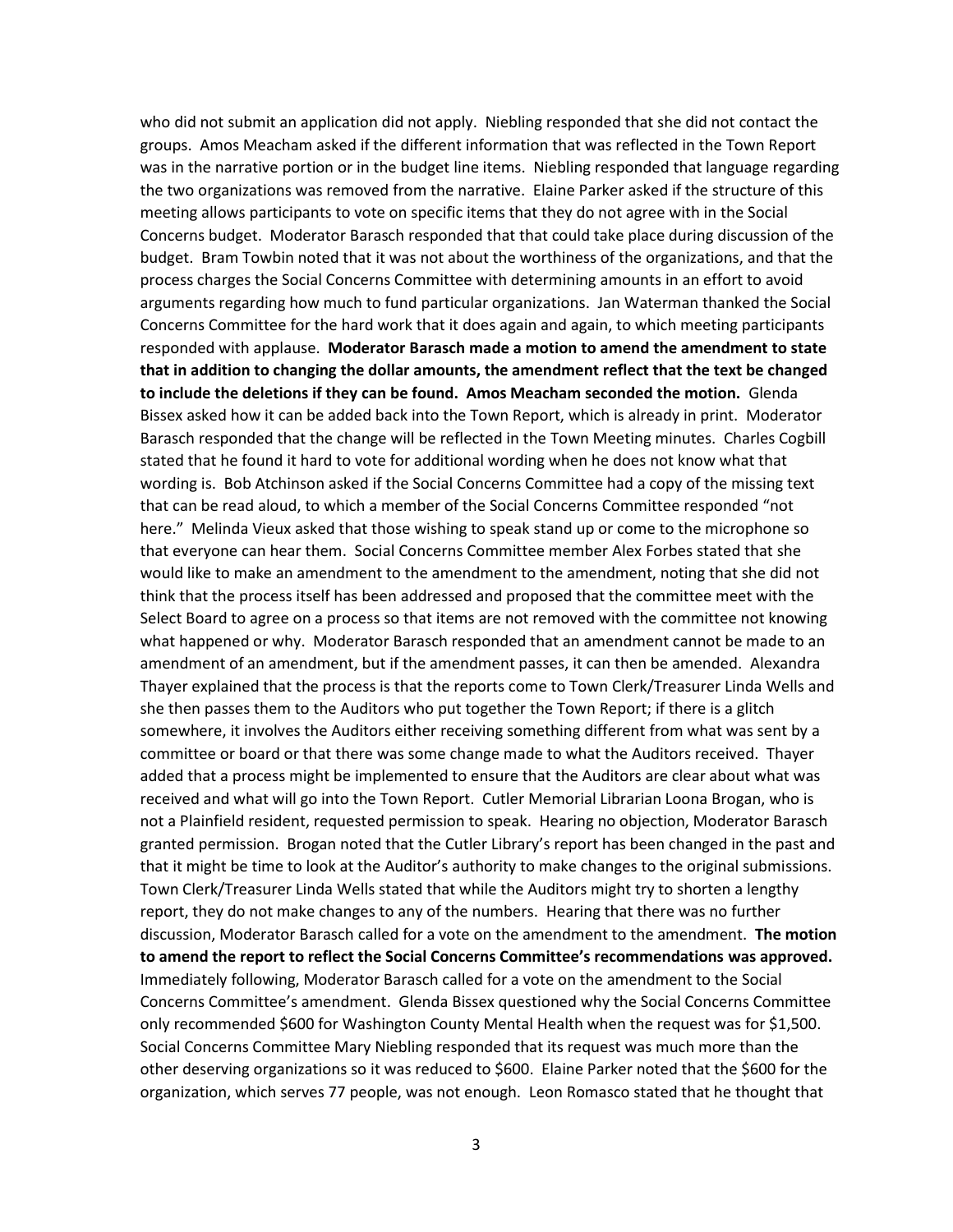numbers were not supposed to be discussed until the Article 4. Moderator Barasch responded that the numbers can be discussed in the overall scheme of the report, but cannot be changed until Article 4 is under discussion. Alex Forbes stated that Washington County Mental Health is a crucial organization and she would encourage returning the funding amount to the full request. Amos Meacham noted that discussion should take place on the issue, but not at this point. Donny Osman stated his respect for the work and wisdom of the Social Concerns Committee and noted his support of its recommendations, but asked if there were any applications that were rejected entirely. Osman asked another question regarding the elimination of property values in the Grand List and why, which Moderator Barasch stated was out of order at this time. **The motion to accept the Social Concerns Committee's report as amended was approved.**

- **SELECT BOARD REPORT: Tim Phillips made a motion to accept the Select Board Report. Scott Stewart seconded the motion.** Glenda Bissex expressed her concern regarding the cessation of videotaping Select Board meetings and felt that substituting audio recording alone was not enough to understand the proceedings. Bissex urged reinstituting the service, to which many meeting participants responded with applause. Lisa Ryan asked how much the cost was to videotape Select Board meetings annually. Select Board member Tammy Farnham stated that the Select Board has been working diligently to find different solutions after a cost increase came in mid-fiscal year from Central Vermont Television, noting that while the Select Board is not looking to discontinue it at this time, it is looking for cheaper options. Lisa Ryan repeated her question regarding the annual cost, to which Select Board member James Volz responded close to \$4,000 annually. Select Board chair Alexandra Thayer explained that the decision to discontinue the videotaping was a fiscal issue mindful of people saying that taxes are too high, but because of the response from the community to continue videotaping, it is possible to amend the budget. Bram Towbin noted that Select Board videographer Keith Swann was videotaping today's Town Meeting for free, to which meeting participants responded with applause. Glenda Bissex, quoting from the minutes of the 2/10/20 Select Board meeting, stated that in response to a question regarding the annual cost for videotaping meetings, Thayer responded \$2,940. **The Select Board Report was accepted.**
- **WATER/WASTEWATER COMMISSION REPORT: Scott Stewart made a motion to accept the Water/Wastewater Report. Tim Phillips seconded the motion.** There was no discussion. **The Water/Wastewater Commission Report was accepted.**
- **TOWN CONSTABLE/ANIMAL CONTROL REPORT: Scott Stewart made a motion to accept the Town Constable/Animal Control Report. Tim Phillips seconded the motion.** There was no discussion. **Town Constable/Animal Control Report was accepted.**
- **CONSERVATION COMMISSION REPORT: Tim Phillips made a motion to accept the Conservation Commission Report. Scott Stewart seconded the motion.** Conservation Commission chair Sarah Albert noted that there is a stand in the room with handouts from the Conservation Commission; that there will be a tree and shrub sale again this year; that Joanne Garton from Vermont Forests, Parks, and Recreation will be presenting the results of the roadside Emerald Ash Bore survey taken in Plainfield last summer at a meeting on 3/12/20; and that the Conservation Commission is looking for new members to help with some newly proposed projects. **The Conservation Commission Report was accepted.**
- **E911 REPORT: Tim Phillips made a motion to accept the E911 Report. Scott Stewart seconded the motion.** There was no discussion. **The E911 Report was accepted.**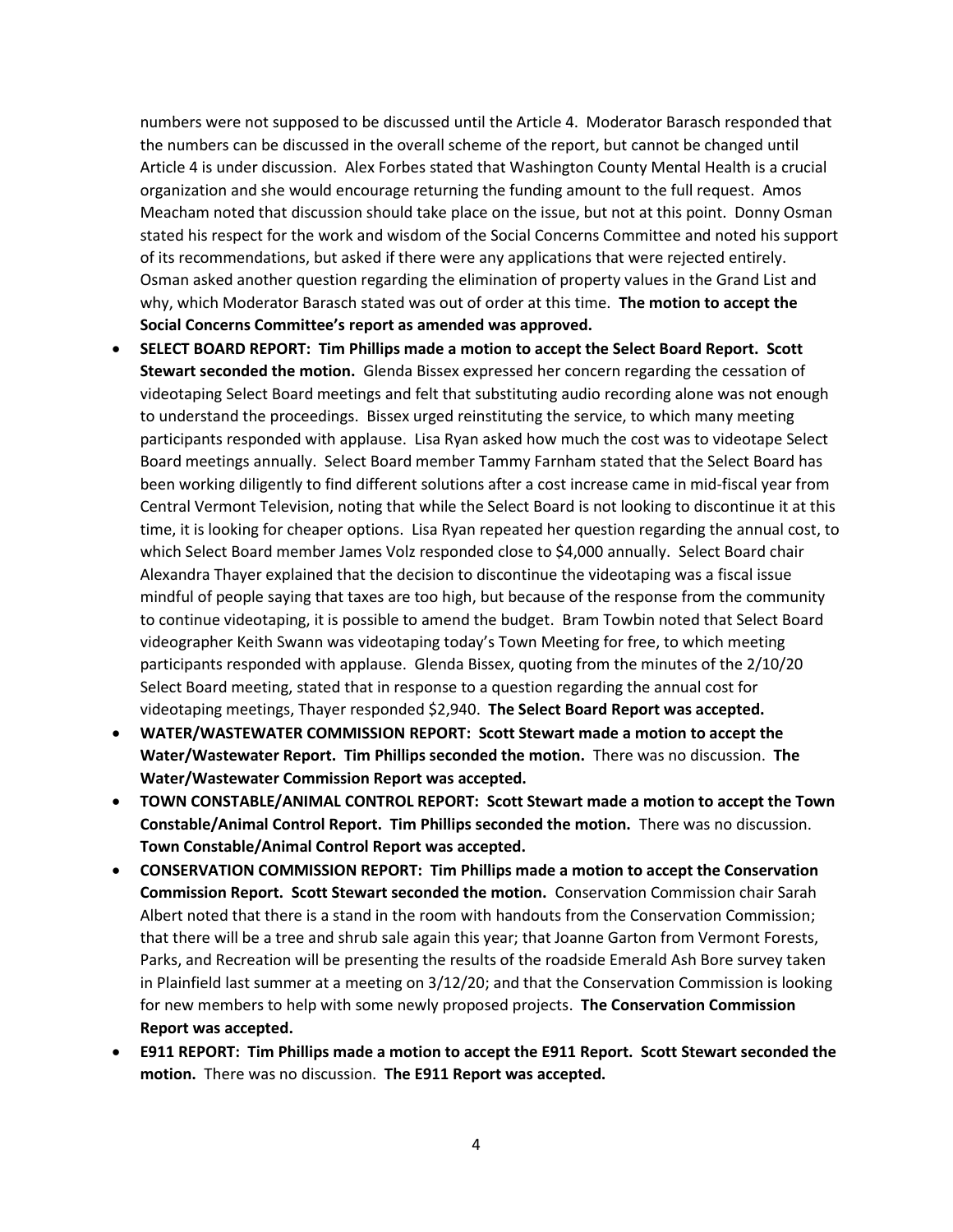- **FIRE AND RESCUE REPORT: Tim Phillips made a motion to accept the Fire and Rescue Report. Scott Stewart seconded the motion.** Fire Chief Greg Light thanked Pat Martin, who served as the Plainfield Fire Chief for 23 years, and to Gary Graves, whose community service totals 50 years. Meeting participants responded with applause to each. Light strongly recommended that residents replace any smoke detectors that have been up for more than 10 years, and appealed to people not to drive around detour signs. Light stated that Fire and Rescue is always looking for volunteers to help in any way they can, and noted that the department has over 300 years of combined service, to which meeting participants responded with applause. **The Fire and Rescue Report was accepted.**
- **HAZARD MITIGATION COMMITTEE REPORT: Tim Phillips made a motion to accept the Hazard Mitigation Committee Report. Scott Stewart seconded the motion.** Hazard Mitigation Committee chair Amos Meacham noted that there are openings on the committee. Much of the committee's activities have centered on the Marshfield Dam. A forum is coming up on 5/23/20 regarding preparations for people at risk during a disaster. Alexandra Thayer noted that there is a survey on the Hazard Mitigation table that the committee would like residents to complete. Hazard Mitigation Committee secretary Michael Billingsley noted that Amos Meacham will be stepping down as chair of the committee and thanked him for his service, to which meeting participants responded with applause. Billingsley stated that Alice Dworkin will be joining the committee, and noted that there is one more opening available that he hopes will be filled by someone from the first-responder community. Billingsley announced that there will be a forum on 3/19/20 to gather public input on proposed alternatives and other issues around the Brook Road Bridge Replacement project. Billingsley asked that those with household members or neighbors that might need special help during an emergency present those issues during the 5/23/20 forum that Meacham spoke about earlier. Thayer encouraged people to sign up for VT-Alert, which is an emergency notification system that provides current weather and health information. Brenda Lindemann asked if the committee had any information on the coronavirus. Thayer stated that Vermont Governor Phil Scott had recently put together a task force on it. She noted that many of the same precautions to avoid the seasonal flu can help to protect from other viruses. Janna Osman stated that Mark Tucker of the Caledonia Central Supervisory Union has provided information regarding precautions that children and teachers can take. Winona Johnson asked if that information was available on the website, to which Osman responded that it should be, and will forward a link to Thayer to post on Front Porch Forum. **The Hazard Mitigation Committee Report was accepted.**
- **RECREATION COMMITTEE REPORT: Tim Phillips made a motion to accept the Recreation Committee Report. Scott Stewart seconded the motion.** There was no discussion. **The Recreation Committee Report was accepted.**
- **CEMETERY COMMISSION REPORT: Tim Phillips made a motion to accept the Cemetery Commission Report. Scott Stewart seconded the motion.** Cemetery Commission member Ed Hutchinson solicited for volunteers, stating that there are vacancies on the five-member commission, which cannot do business without a quorum of three members present. He spoke about the difficulties involved in removing a fair number of diseased pine trees around the cemetery due to an adjacent wetland mitigation project. **The Cemetery Commission Report was accepted.**
- **ENERGY COORDINATOR REPORT: Scott Stewart made a motion to accept the Energy Coordinator Report. Tim Phillips seconded the motion.** Energy Coordinator Bob Atchinson noted the work that the Revitalizing All Marshfield and Plainfield (RAMP) project has been doing. He directed meeting participants to a table with literature on energy-related issues and encouraged people to sign up for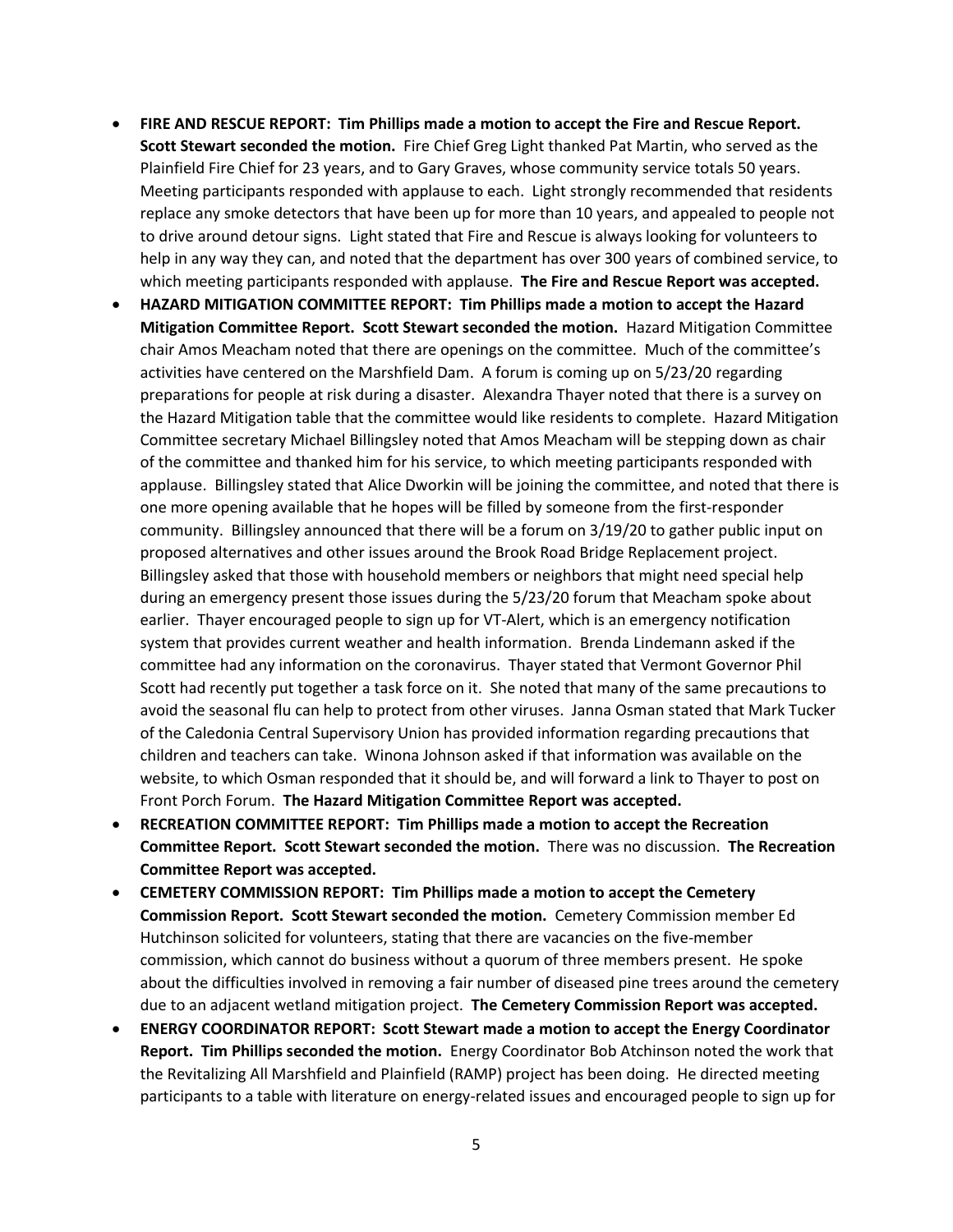one of the 30 home energy visits available to Plainfield and Marshfield through Efficiency Vermont. Atchinson announced that there will be a RAMP-sponsored Community Transportation Week starting 5/2/20 through 5/8/20 with many activities planned. He reported on changes to the buses traveling between Montpelier and Saint Johnsbury, noting that the fare will remain free, and that there are new ways to connect to areas via public transportation that previously did not exist. Glenda Bissex thanked Atchinson for all the needed and timely energy-related activity and asked how the gap was being filled between the donations collected by users of the Mill Street electric vehicle charging station and its operation costs. Atchinson responded that it comes from the Town's general fund, explaining that the honor system for collecting fees is being used because of the costly amount to install equipment that charges according to exact usage. James Volz thanked Atchinson for all the work he does on energy issues, to which meeting participants responded with applause. Responding to a question from Brenda Lindemann regarding the Hitching Post, Atchinson explained the concept of connecting neighbors both driving and needing rides through a number of pick-up locations. RAMP Transportation Committee member Nancy Ellen reported on the work being done currently to install a Hitching Post location at the corner of Main and Mill Streets in the Village. Meg Davis inquired as to how drivers are being educated on the Hitching Post concept, to which Alexandra Thayer noted the various ways it has been publicized as well as inviting people to attend the 3/9/20 Select Board meeting where it will be on the agenda. Jesse Cooper stated that during the process of updating the Town Plan, it was found that public transportation usage has been steadily declining since 2012, and that it will be interesting to see if a model such as the Hitching Post will grow in popularity. Nancy Ellen noted that the Hitching Post has both a website and Facebook page and that there will be a celebration regarding the installation of new locations in the area. **The Energy Coordinator Report was accepted.**

- **CV FIBER REPORT: Tim Phillips made a motion to accept the CV Fiber Report. Scott Stewart seconded the motion.** There was no discussion. **The CV Fiber Report was accepted.**
- **TOWN HEALTH OFFICER'S REPORT: Tim Phillips made a motion to accept the Town Health Officer's Report. Scott Stewart seconded the motion.** There was no discussion. **The Town Health Officer's Report was accepted.**
- **CENTRAL VERMONT SOLID WASTE MANAGEMENT DISTRICT REPORT: Tim Phillips made a motion to accept the Central Vermont Solid Waste Management District Report. Scott Stewart seconded the motion**. Conservation Commission chair Sarah Albert stated that after 7/1/20, a law will go into effect regarding recycling food waste, and noted that the Conservation Commission will be holding a composting workshop this spring. Betsy Ziegler stated that composting containers are available for reasonable prices through the Central Vermont Solid Waste Management District (CVSWMD) from its office in Montpelier. Ziegler explained some of the types available as well as places to drop off compost. Paula Emery asked about some of the issues that have arisen around composting in the Village. Town Health Officer Baylen Slote reported that there is a rodent issue in the Village and that he is exploring options for rolling out universal recycling laws and possibly developing rodentproof communal composting in the Village. With regard to the coronavirus, Slote noted that there is a epidemic of fear surrounding the issue and that there are some practical steps that can be taken to protect yourself, including increasing your health with advanced treatment protocols to help ward off contagion. Steven Farnham asked if those taking immunosuppressant drugs are at a higher risk, to which Slote responded affirmatively, repeating that such practical steps as washing one's hands will help. Paul Emery inquired if Village residents are being asked not to compost at this time.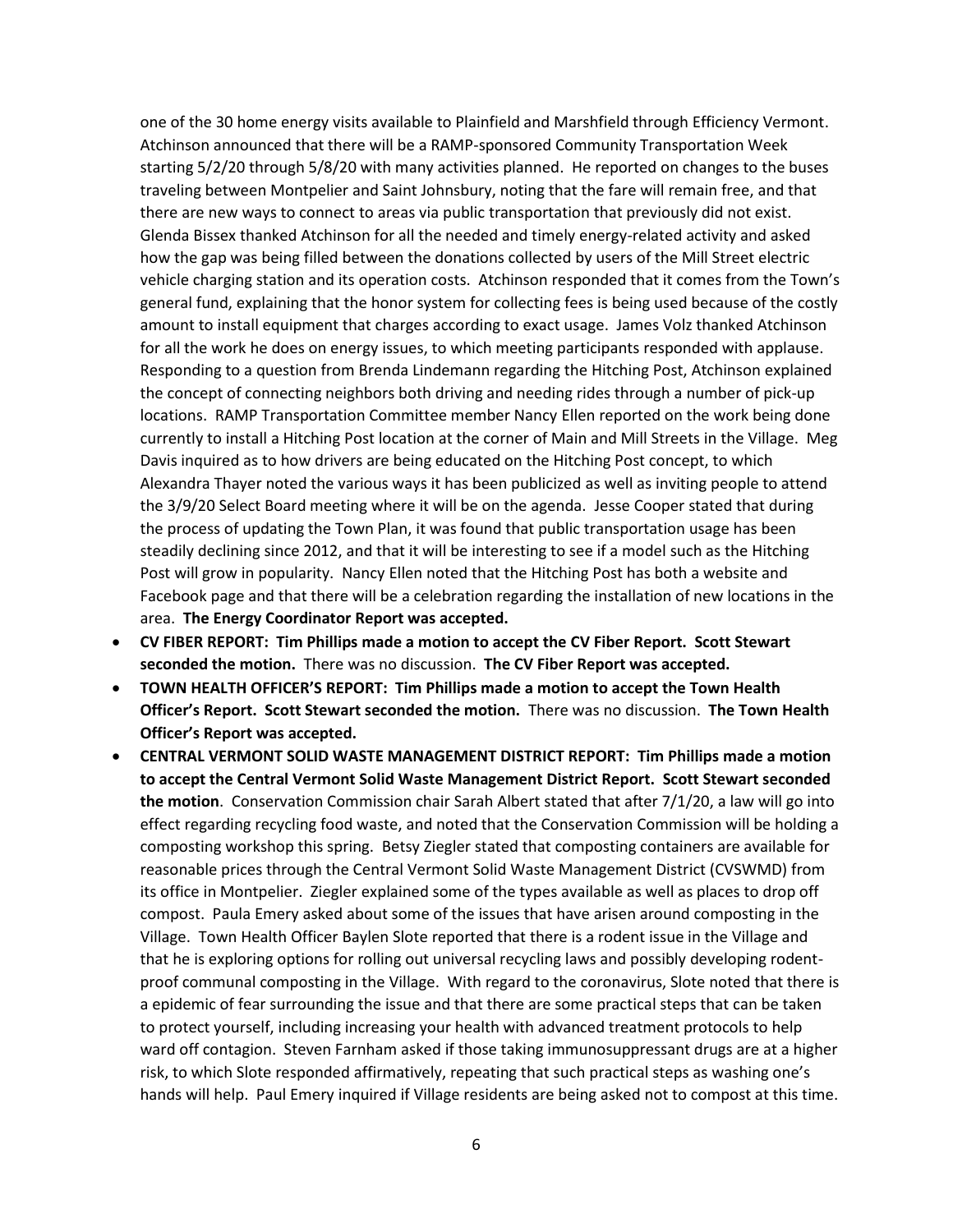Alexandra Thayer responded that the Town has not yet applied a standard to deal with the issue, however, those who compost should be thoughtful about how secure their compost structure is. James Volz noted that there are rat-proof bins, and Slote raised the possibilities of setting up a community compost bin or training on rodent-proof composting solutions. Betsy Ziegler stated that green cones are rodent proof, but there is no way to retrieve the compost. Janice Walrafen asked if money was available through CVSWD to help towns with this new mandatory composting ordinance and noted that the North Branch Nature Center collects compost in rodent-proof bins. Slote added that Vermont Compost also takes food scraps and that compost hauling services are available. Michael Carriveau stated that rodents are only a small portion of the wildlife that composting draws, and that raccoons and bears are more dangerous. Slote agreed, but stated that as a health officer, he is responding to the rodent issue that residents are raising. Slote noted that he has spoken to the individual who is dropping food at the Recreation Field or Park and Ride. Camilla Kelly-Kinniburgh stated that a lidded metal garbage can with the bottom removed and partially sunk into the ground is rodent proof. Betsy Ziegler noted that CVSWMD will be offering composting workshops in Montpelier and Barre and that there might be one offered in Plainfield. Becky Atchinson stated there will be one offered in Plainfield at the end of June, but that the date has not yet been set. **The Central Vermont Solid Waste Management District Report was accepted.**

- Moderator Barasch concluded the Reports of Town Officers portion of the meeting. He noted that there is a volunteer form in the back of the Town Report for those interested in filling open seats on committees and boards.
- Thayer announced that Town Clerk/Treasurer Linda Wells has been involved in the Town Clerk's office for 25 years, to which the meeting participants responded with applause. Wells was presented with a card, a vase of flowers, and a gift certificate to one of her favorite restaurants. Wells thanked everyone, and, noting the increasing amount of work that the Town Clerk's office is tasked with, stated that she could not do this without Assistant Town Clerk/Treasurer Carol Smith. There was another round of applause for Smith.

**ARTICLE 3:** Shall the Town appropriate the sum of \$8,333.00 as its share of the ninth year cost of commuter bus service along Route 2 with service into Montpelier? This appropriation funds a portion of the total cost of the service, which will also be supported by appropriations from other towns, State and Federal funds, and passenger fares.

 **Steven Farnham made a motion to approve Article 3. Amos Meacham seconded the motion.**  There was no discussion. **The motion was approved.**

**ARTICLE 4:** Shall the Town voters authorize the expenditures for the following not-for-profit service agencies as recommended by the appointed Social Concerns Committee?

| <b>Central VT Adult Basic Education</b> |    | 400.00     |
|-----------------------------------------|----|------------|
| Capstone (Central VT) Comm. Action      | ς  | 500.00     |
| Central VT Council on Aging             |    | \$1,300.00 |
| Central VT Home Health Hospice          |    | \$2,500.00 |
| Family Center of Wash County            | S  | 500.00     |
| Good Beginnings of Central VT           | Š. | 300.00     |
| <b>Green Mountain Transit Agency</b>    | Ś  | 786.00     |
| Our House                               | ς  | 150.00     |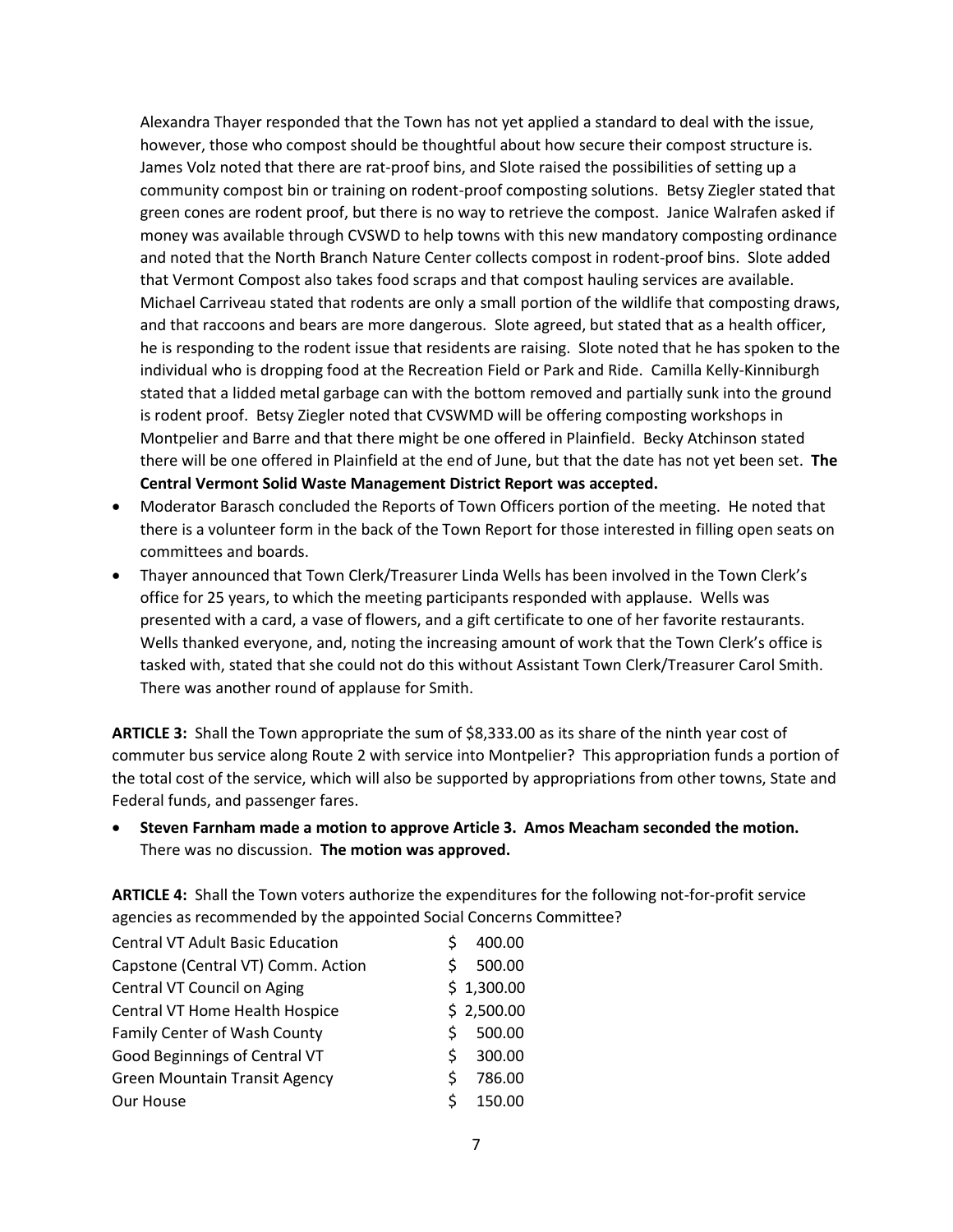| People's Health and Wellness        |   | 750.00     |
|-------------------------------------|---|------------|
| <b>Twinfield Learning Center</b>    | Ś | 400.00     |
| <b>Twinfield Together Mentoring</b> | S | 250.00     |
| Twin Valley Senior Center           |   | \$3,500.00 |
| VT Center for Independent Living    | S | 100.00     |
| <b>VT Family Network</b>            | S | 100.00     |
| Washington CTY Mental Health        | Ś | 600.00     |
| Washington CTY Youth Service Bureau | S | 500.00     |
|                                     |   |            |

### **Total \$12,636.00**

 **Scott Stewart made a motion to approve Article 4. Tim Phillips seconded the motion.** Jamie Spector asked why the Select Board changed the funding for Our House from \$250 to \$150. Select Board member James Volz responded that the Select Board gave a lot of weight to the recommendations of the Social Concerns Committee, but felt that those agencies that did not submit a request should not receive funding or, if so, at the level of what was approved last year. Spector stated that her question was specifically about Our House, which did submit a request for \$250, but was given only \$150. Select Board chair Alexandra Thayer noted the steep increase in the cost of health insurance, that Plainfield residents have stated that it is difficult to pay their taxes, and that Our House serves only five people. Select Board member Tammy Farnham added that the Town's current allocation to Our House is \$50 more than it was last year. Noting the importance of the Onion River Food Shelf (ORFS) in terms of food security, Michael Billingsley stated his frustration that the Select Board did follow the Social Concerns Committee's recommendation of \$1,000, despite the fact that the organization did not submit a request. Thayer responded that the protocol set up is to respond to funding requests and there was no request made by the ORFS; nor did ORFS subsequently petition for funding after the deadline. Noting the confusion around the information printed in the Town Report, Lisa Ryan suggested that it should be clear in the Town Report what the Social Concerns Committee recommended and what was changed by the Select Board. Carla Siegel asked why ORFS did not submit a request, to which no one responded. Amos Meacham echoed his support of the work of the Social Concerns Committee and noted that the total Social Concerns budget was almost \$1,000 less than last year**. Amos Meacham made a motion to amend the Social Concerns budget to fund Circle for a total amount of \$525, Onion River Food Shelf for a total amount of \$1,000, and add \$100 to Our House. Lisa Ryan seconded the motion to amend. The motion to amend was approved.** Steven Farnham expressed his appreciation to the Select Board for its vigilance as guardians of the Town's finances, however, agreed that what gets published in the Town Report should be what the Social Concerns Committee expressed. Farnham asked the Social Concerns Committee to address why the process of not considering funding for organizations that do not submit requests was not followed. Committee member Sarah Albert responded that the committee felt bad that because the Onion River Food Shelf did not submit a request, it would not receive funding. She added that she was disappointed that it did not follow up with a petition for funding. Linda Wells noted that Assistant Town Clerk Carol Smith contacted ORFS to remind it about the petition process. Carol Smith added that she had to tell other organizations that did not get their requests in by the deadline that it was too late, and felt it was unfair that those organizations were not added as well. Ed Hutchinson was concerned about the abuse of process where the Social Concerns Committee recommended funding for those that did make requests. Alexandra Thayer agreed that the Social Concerns Committee's report should go into the Town Report as written, with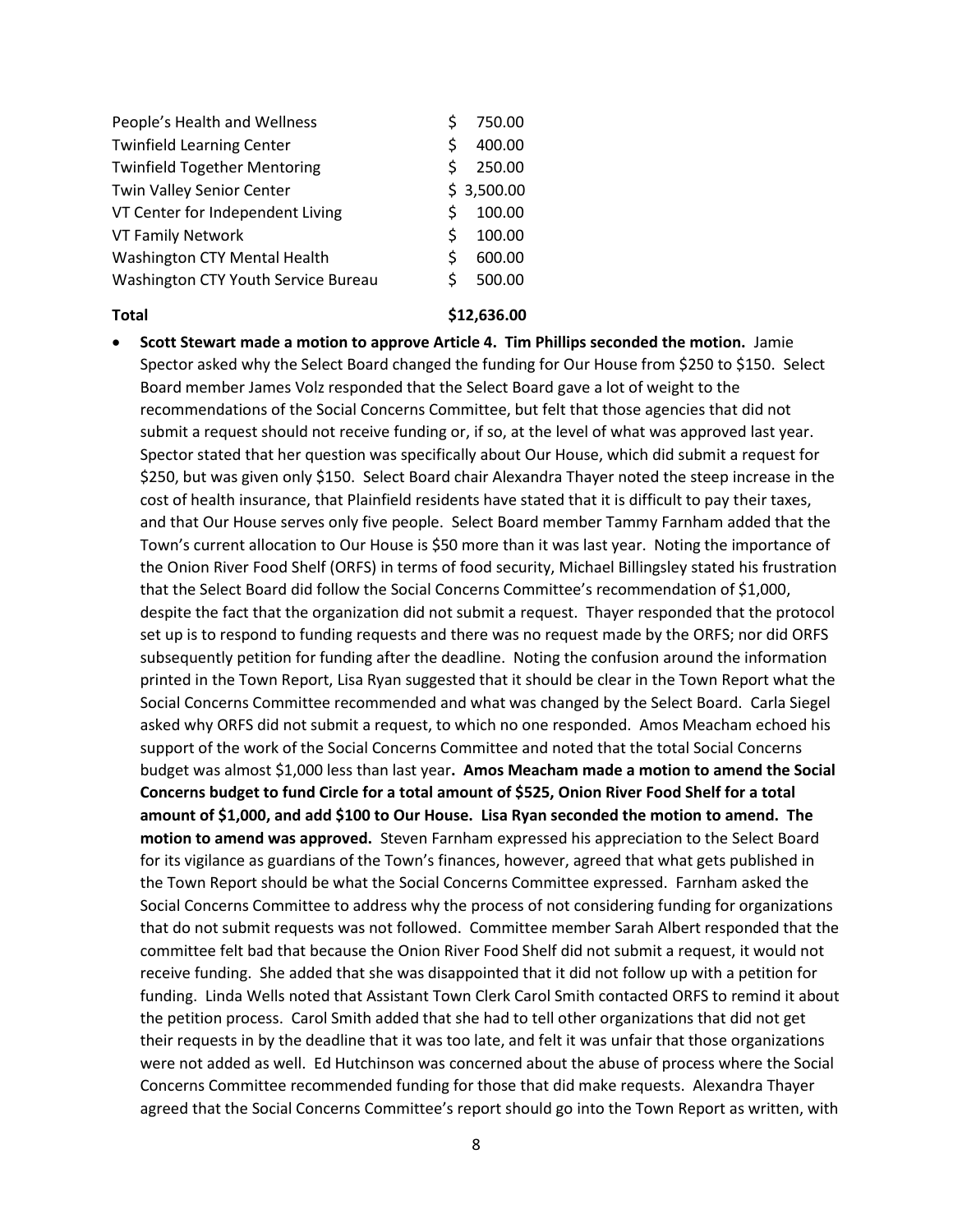any Select Board changes clearly noted, but felt that the Town is disregarding the effort of those organizations that do follow the process. James Volz added that it also provides an incentive for not submitting a request, and recommended that only those who follow the process be considered. Michelle Clark suggested a compromise to follow the Social Concerns Committee recommendations this time, but send a letter to those who were funded without a request that states that the Town will not be able to provide funding in the future without a request. As a retired executive director of an organization that sought funding from towns, Peter Youngbaer noted that Plainfield has a reputation of having a rigorous review process that, if not followed, will result in not being funded. **The motion was approved.**

**ARTICLE 5:** Shall the Town voters authorize an appropriation of \$37,500 to the Cutler Memorial Library to pay for the librarian and the purchase of materials and services that the library acquires to make accessible to the community?

 **Steven Farnham made a motion to approve Article 5. John Monahan seconded the motion.**  Hearing no objections, Moderator Barasch granted Cutler Memorial Librarian, and non-resident, Loona Brogan permission to speak. Brogan thanked the Friends of the Library and announced a film entitled, *One Town at a Time*, that will be shown at the Library on 3/6/20. Brogan thanked outgoing board chair Marcy Hale, to which meeting participants responded with applause. Brogan thanked the Town for its assistance in obtaining a planning grant for Cutler Library expansion. Marcy Hale thanked Candace Beardsley at Spruce Mountain Inn for providing an interest-free loan of \$10,000 to the Library to cover grant expenses before funding was received. Hale noted that it is her last month serving on the board and that Carla Siegel will be replacing her, both point to which participants responded with applause. Michael Billingsley announced that the Friends of the Cutler Memorial Library will be sponsoring a community supper on 4/28/20, noting that there also would be one in March. Brenda Lindemann asked whether the Library had a program for children, to which Brogan responded that there is not an ongoing program at this time due to lack of parking and interior Library space, but that the Library circulates a lot of children's books and that many families come in on their own schedules. The Library is looking at parking lot expansion grants to alleviate that issue. Nicola Morris thanked Brogan for her diligence, dedication, and creativity in her job at the Library, to which participants responded with applause. **The motion was approved.**

**ARTICLE 6:** Shall the Town establish a Municipal Building Maintenance Reserve Fund for future building maintenance of the municipal building?

 **Scott Stewart made a motion to approve Article 6. Tim Phillips seconded the motion.** Amos Meacham asked if this was a new fund, to which Town Clerk/Treasurer Linda Wells responded affirmatively, adding that part of the reason was because the Town no longer has revenue coming in from the rental area upstairs in the municipal building. **The motion was approved.**

**ARTICLE 7:** Shall the Town fund the Municipal Building Maintenance Reserve Fund with any unexpended budget funds in the Municipal Building Maintenance and Repairs budget line item?

 **Scott Stewart made a motion to approve Article 7. Tim Phillips seconded the motion.** There was no discussion. **The motion was approved.**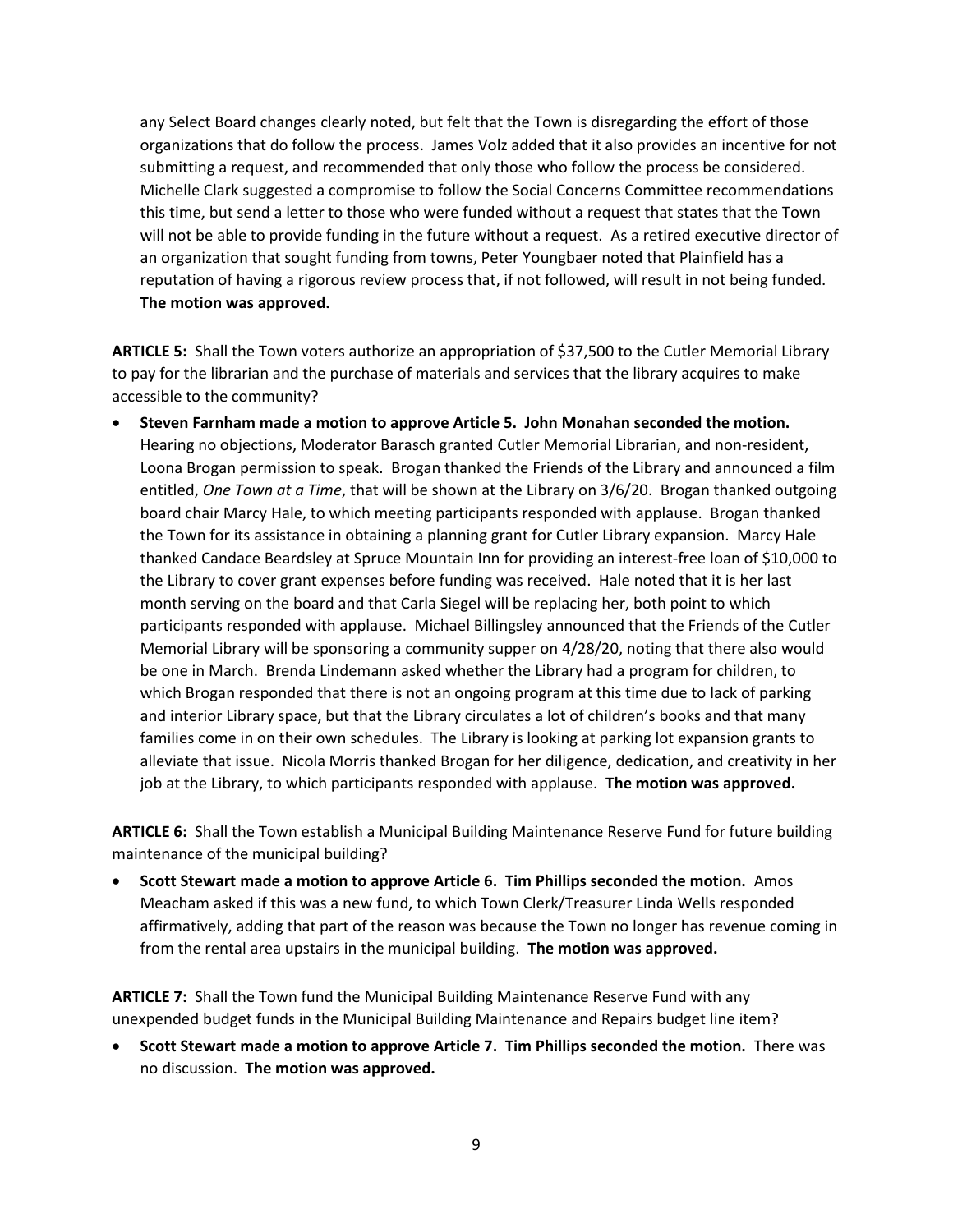**ARTICLE 8:** To see what amount of money the Town will vote to pay for the Water Department for the period of July 1, 2020 to June 30, 2021?

 **Water/Wastewater Commissioner Tim Phillips made a motion to appropriate the amount of \$228,218 for the Water Department to be paid for by the users of the system for the period of 7/1/20 to 6/30/21. Scott Stewart seconded the motion.** As a customer of the Water Department for an apartment house on the system, Bob Atchinson asked if users are now being charged by the gallon rather than by housing units. Phillips responded that at this time no changes have been made to the billing structure that has been in place for many years, however, one of the things that the Commission wants to do in the coming year is to look at changing how the bills are calculated. The Commission now has usage numbers from meters that were installed four years ago, and it needs to figure out how to use those numbers correctly because there is a certain amount of money needed to run the system. **The motion was approved.**

**ARTICLE 9:** To see what amount of money the Town will vote to pay for the Wastewater Department for the period of July 1, 2020 to June 30, 2021.

 **Water/Wastewater Commissioner Tim Phillips made a motion to appropriate the amount of \$311,315 for the Wastewater Department to be paid for by the users of the system for the period of 7/1/20 to 6/30/21. Scott Stewart seconded the motion.** Michael Billingsley asked how many users were on the system. Water/Wastewater Department System Operator Tristan MacGregor-Stewart responded that there are roughly 300 connections serving roughly 1,000 people for both systems. Stating that she was not a user of the system, Select Board chair Alexandra Thayer expressed her appreciation to the two employees of the Water/Wastewater Department, the three members of the Water/Wastewater Commission, and Assistant Town Clerk/Treasurer Carol Smith for the work they all do, to which meeting participants responded with applause. **The motion was approved.**

**ARTICLE 10:** To see what amount of money the Town will vote to pay for highways, bridges, fire department, and administrative operations of the Town of Plainfield for the period of July 1, 2020 to June 30, 2021.

 **Glenda Bissex made a motion to appropriate \$1,027,794 to pay for highways, bridges, fire department, and administrative operations of the Town of Plainfield for the period of 7/1/20 to 6/30/21. Sarah Albert seconded the motion.** On behalf of Road Foreman Mike Nolan, Road Commissioner Bram Towbin requested that during mud season, anyone expecting deliveries by truck to their houses touch base with Nolan at 454-7166 and leave a message prior to making delivery arrangements. This does not include FedEx and milk delivery trucks. Acknowledging the good work that the Road Crew does on the roads, Deborah Stoleroff asked if, during mud season and especially on highly trafficked roads, traffic can be diverted before the roads get damaged. Agreeing that it was a great idea, Towbin responded that because the Town receives State funding for those roads, the Town is prohibited from blocking traffic. Stoleroff inquired if drivers can be asked not to travel those roads, to which Towbin responded that the Road Crew has made requests, but with mixed results. **The motion was approved.**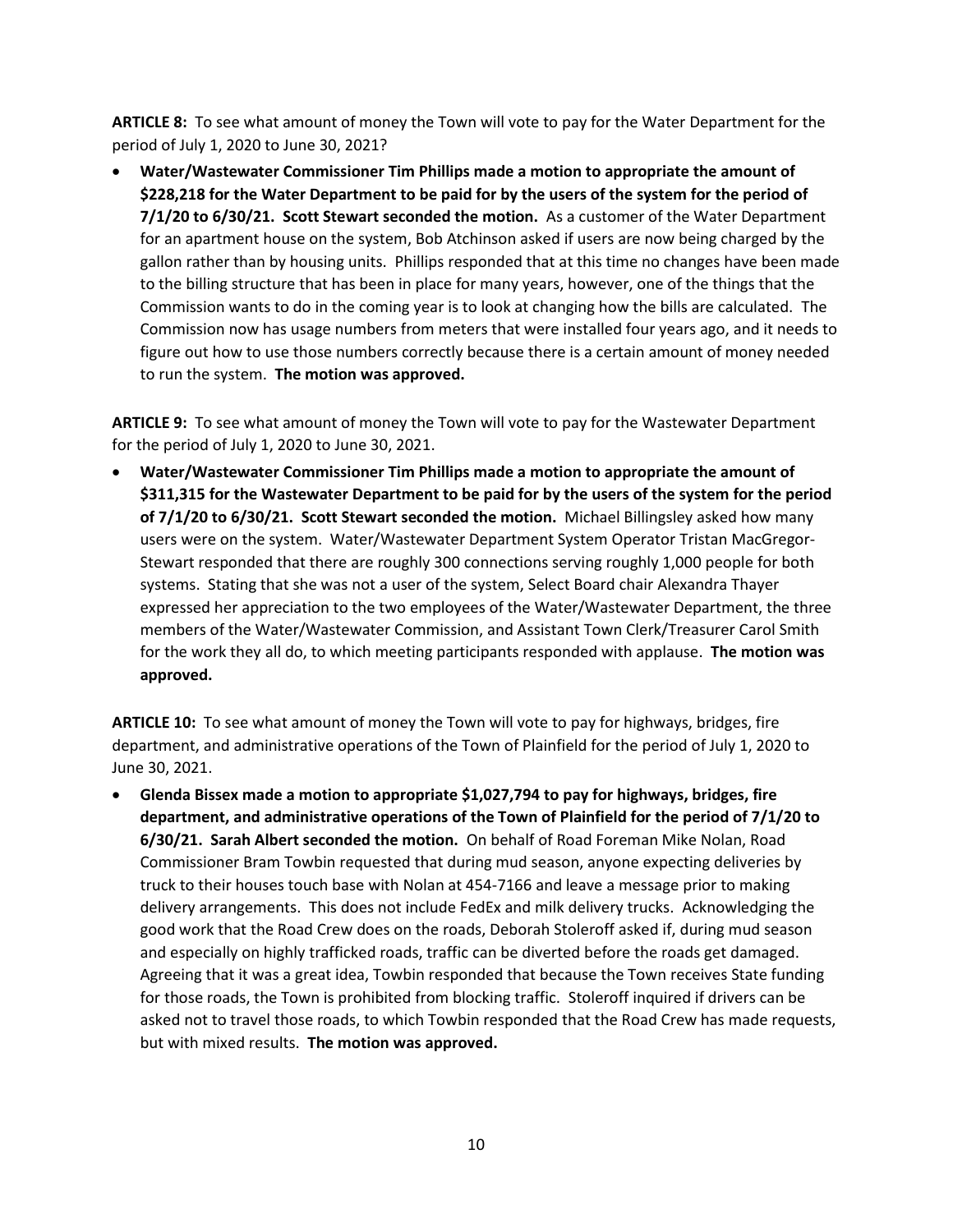**ARTICLE 11:** Shall the Town of Plainfield authorize the Selectboard to apply any surplus from the current fiscal year to reduce taxes in the next fiscal year?

 **Scott Stewart made a motion to approve Article 11. Tim Phillips seconded the motion.** Michael Billingsley asked if the Select Board can explain if unexpended monies from previous Emergency Management budgets were available for future emergency management needs or if they went back into the general fund. Select Board chair Alexandra Thayer responded that she has been in touch with Goddard College, the Health Department, and the Red Cross regarding issues around an emergency shelter in Plainfield, but that no monies have yet been expended. Thayer added that replacing the generator at the Town Hall Opera House, which is not very robust, might be one of the ways those monies can be used. Thayer has also been in discussion with the Maple Hill School, which is in Marshfield. Town Clerk/Treasurer Linda Wells stated that an emergency management reserve fund was established last year, and Thayer noted that half of what was left in the emergency management budget line item was put into the reserve fund. Amos Meacham inquired about the process of putting unexpended monies into reserve funds, asking if reserve funds receive those funds first before any monies are returned to the general fund. Wells responded that the reserve funds are in the budget, and if the Town went way over budget and there was no surplus, those reserve funds would not be funded. Conservation Commission chair Sarah Albert noted the Town Woodlands fund and the Street Tree fund are not budgeted items; the Town Woodlands fund gets funded by any logging in the Town Forest and the Street Tree fund gets the proceeds from the tree and shrub sale. **The motion was approved.**

**ARTICLE 12:** Shall the Town vote to accept the provisions of public statutes relating to the collection of taxes by the Town Treasurer, (VSA 32 Section 4791) and vote to collect municipal taxes thirty days from mailing and not prior to August 12, 2020 and collect school taxes on November 18, 2020 and February 10, 2021, collecting half of the total school taxes on each of those dates?

 **Tim Phillips made a motion to approve Article 12. Dan Marcus seconded the motion.** There was no discussion. **The motion was approved.**

**ARTICLE 13:** To transact any other non-binding business that may properly come before the meeting.

 **Lisa Ryan made a motion that Town Reports be published as submitted, or if changed or modified, that those changes be duly noted in the Town Report along with the entity that made the change. Dave Montgomery seconded the motion.** Steven Farnham stated that a better way to solve the problem is to have the Select Board and the person submitting the report agree on what is going into the Town Report before it is published rather than noting changes made after the reports are submitted. Select Board member James Volz stated that the Select Board thought that that was already happening, adding that no one knows how the particular report in question got changed. Select Board chair Alexandra Thayer noted that if the Auditors are responsible for what gets printed in the Town Report, they should flag discrepancies before it is printed. Select Board member Tammy Farnham stated that the Select Board was not aware of any changes and that it was not the Select Board's intention. A comment was made that if reports were submitted earlier, it might provide the time to discuss and agree on any changes, which is the standard process for publishing anything. Steven Farnham noted that the process and those submitting reports should be trusted, and he invited people to vote against the amendment. **The motion was approved.**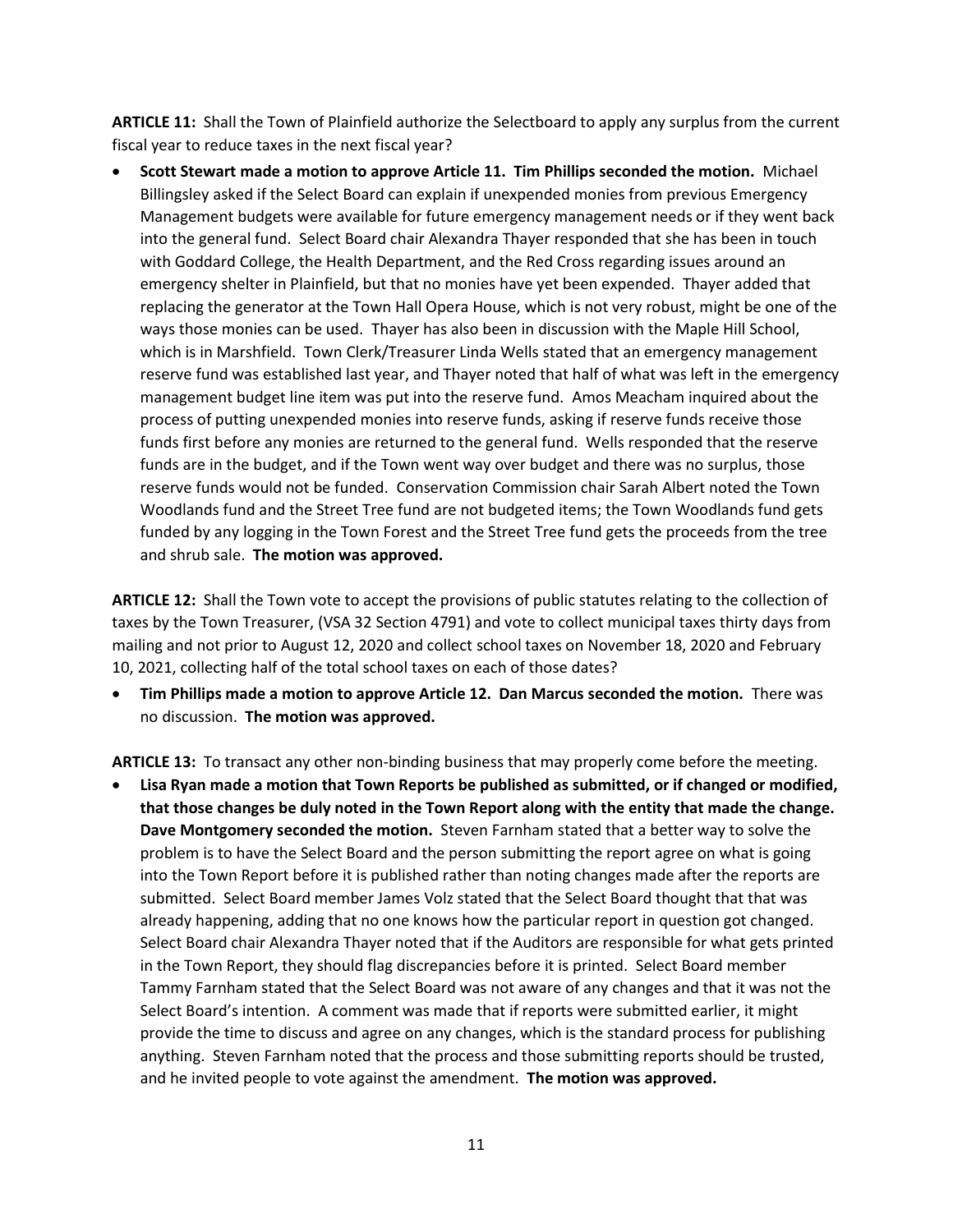Energy Coordinator Bob Atchinson presented a Declaration of a Climate Emergency from the Town of Plainfield, noting that the intention was to know that the problem exists, embrace it, and take some action steps regarding it. **Bob Atchinson made a motion that Plainfield adopt this declaration of climate emergency and that we therefore act as if there is an emergency, with the understanding that it is non-binding. Sarah Albert seconded the motion.** There was no objection to not reading the declaration aloud. Mike Carriveau stated that he felt that the declaration is way beyond what should be happening, noting that issues such as acid rain and global warming, which were once of great concern, went away. Now the issue is climate change, which we are taxing willingly to bring in money. He stated that Vermont has the lowest rate of carbon dioxide emissions in the United States and what we do have is coming from the south and west, that every year advances in technology diminish the amount of carbon dioxide emissions, and that the trees are doing the job of taking up carbon dioxide and producing oxygen. Carriveau stated that efforts going into curbing carbon dioxide emissions should be put into things that we can do something about such as composting, and that taxing ourselves on carbon dioxide emissions is self-defeating. Michael Billingsley noted that climate-assessment experts have laid out the kinds of climate-related difficulties that we are currently in the middle of, and those that we can expect in the future are probably bigger than we imagine. He stated that many major cities in Canada declared a climate emergency two years ago and, subsequently, its federal government proclaimed a climate emergency nationally. Billingsley stated that the problem is not with taxes, but allocating existing resources to respond to climate-related events. Elaine Parker noted that she recently heard on the radio that the state most responsible for emissions per capita is Vermont. James Volz noted that the statistic was for New England. **Deborah Stoleroff made a motion to call the question. Sarah Albert seconded the motion.** Moderator Barasch stated that the motion requires a two-thirds vote. Noting that the verbal vote was inconclusive, Moderator Barasch asked those wishing to vote yes to stop the debate stand and raise their hands while the votes were being counted. This was followed by asking those opposed to stopping debate to do the same. Moderator Barasch announced that the vote was 25 in favor of calling the question to 11 opposed. **The motion to call the question passed by a two-thirds vote and was approved.** Prior to a vote on the declaration, Moderator Barasch decided to read it aloud. The declaration follows:

## **Declaration of a Climate Emergency Town of Plainfield, VT**

(For adoption by the citizens of Plainfield at Town Meeting, March 3, 2020)

- **WHEREAS**, in April 2016 world leaders recognized the urgent need to combat climate change by signing the Paris Agreement, agreeing to keep global warming "well below 2°C above pre-industrial levels" and to "pursue efforts to limit the temperature increase to  $1.5^{\circ}$ C".
	- o According to the United Nations' Special Rapporteur on Extreme Poverty, 1.5°C of global warming could expose 500 million people to water poverty, 36 million people to food insecurity because of lower crop yields, and 4.5 billion people to heat waves.
	- o Later, in October 2018, the United Nations International Panel on Climate Change released a special report, which projected that limiting warming to even the dangerous 1.5°C target this century will require an unprecedented transformation of every sector of the global economy by 2030.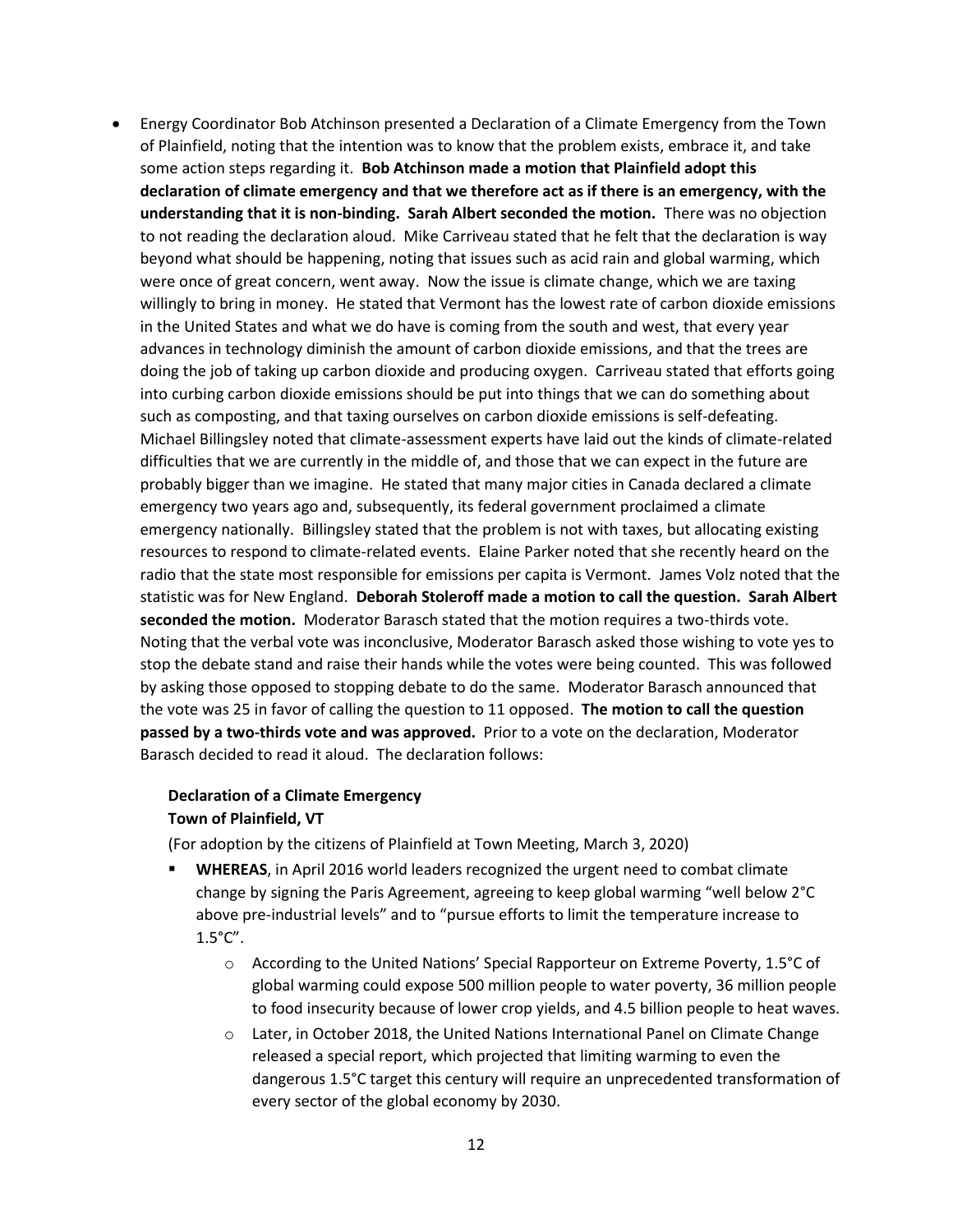- $\circ$  The death and destruction already wrought by current average global warming of 1°C demonstrates that the Earth is already too hot for safety and justice, as attested by increased incidents of wildfires, floods, rising seas, diseases, droughts, and extreme weather events;
- **WHEREAS**, the United States of America has disproportionately contributed to the climate and ecological emergencies and thus bears an extraordinary responsibility to rapidly solve these crises;
- **WHEREAS**, Emergency Climate Mobilization is imperative to immediately end the use of fossil fuels, to massively reduce our daily usage of energy, to obtain all necessary energy from renewable sources, and to begin the drawdown of carbon from the Earth's atmosphere. The measures to restore a safe climate must include:
	- o A rapid, just, managed phase-out of fossil fuels,
	- $\circ$  Elimination of greenhouse gas emissions as quickly as possible to establish a zeroemissions economy,
	- o A widespread effort to safely drawdown excess carbon from the atmosphere,
	- o A full transition to a regenerative agriculture system, and
	- o Prevention of the Sixth Mass Extinction through widespread conservation and restoration of ecosystems;
- **WHEREAS,** the massive scope and scale of the actions necessary to stabilize the climate and biosphere will require unprecedented levels of public awareness, engagement, and deliberation to develop and implement effective, just, and equitable policies to address the climate emergency.
- **THEREFORE, BE IT RESOLVED THAT**: We, the Citizens of the Town of Plainfield do hereby **Declare a Climate-Driven, Economic and Ecological Emergency**. We acknowledge that we must reverse or reject all policies not in alignment with this declaration and must work alongside, or in spite of, the media to communicate this urgency for change, and must develop a plan of action, which individuals, communities, businesses, and governments must initiate now.
- **Be It Further Resolved That:** We, the Citizens and Government of the Town of Plainfield must and will, enact legally-binding policies to reduce carbon emissions to **Net-Zero\* by 2030** by take taking bold actions, such as weatherizing our buildings, electrifying vehicle fleets, supporting public transit, rapidly increasing renewable energy generation, and maintaining our forests for sequestering of carbon to remove the excess of atmospheric greenhouse gases;
- **Be It Further Resolved That:** Plainfield can and will act as a regional leader through initiating this emergency climate mobilization to convert to an ecologically, socially, and economically regenerative local economy at emergency speed, as well as advocating for the statewide, regional, national, and international efforts necessary to reverse global warming and the ecological crisis;
- **Be It Further Resolved That:** Climate Justice requires that frontline and marginalized communities, which have historically borne the brunt of the extractive fossil-fuel economy, participate actively in the planning and implementation of this emergency mobilization